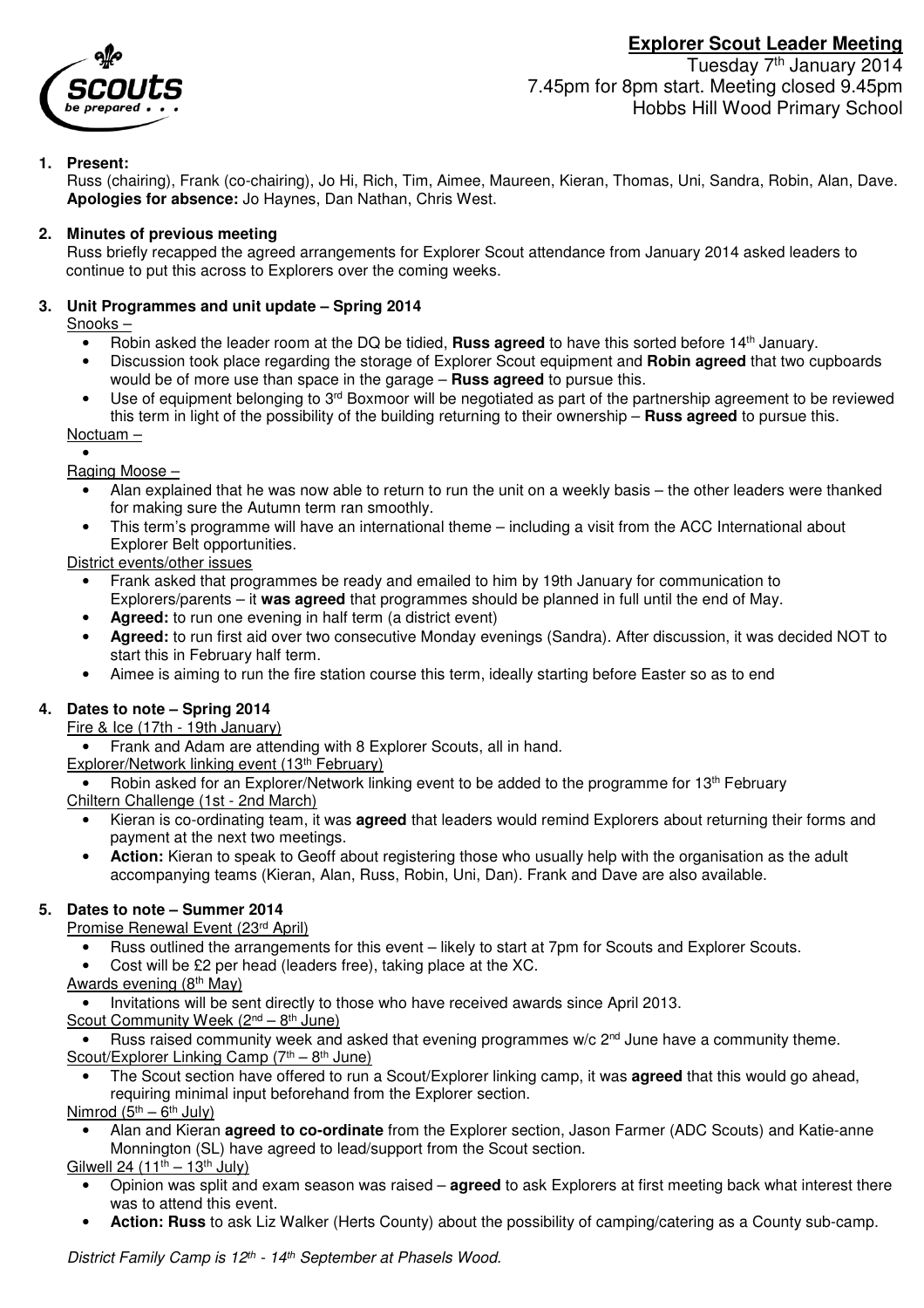

Tuesday 7<sup>th</sup> January 2014 7.45pm for 8pm start. Meeting closed 9.45pm Hobbs Hill Wood Primary School

**6. Moving on to Scout Network**  None due until May 2014

## **7. Moving up from Scouts – Spring 2014**

Benedict B (KL), Nick B (LG), Macie E (LG), Mitchel F (LG), Thomas H (LG), Tom P (LG), Adam W (3<sup>rd</sup> Box), Taylor E (3<sup>rd</sup> Box), Katie L (1<sup>st</sup> Aps), Christopher W (1<sup>st</sup> Aps), Joshua vH (1<sup>st</sup> HH).

- Thomas K (LG) has decided not to move up.
- Russ gave medical information about three of the young people moving up (not noted as these minutes are published publicly on the web).

#### Linking event dates

Spring term - Thursday 3rd April **Action: Alan** to co-ordinate activity. Summer term – Frank M to choose (late June)

Autumn term – Frank M to choose (later November)

• It was **agreed** that we would not mark linking events as such on the programme as NO Explorer Scouts showed up to the Autumn 2013 event and it was noted it may be because the usual attendees are older and may not have wanted to mix with Scouts.

#### **8. Admin / membership**

Budget for 2014

- This was discussed and the amended draft budget will be put to the District Executive on 14<sup>th</sup> January, then circulated to the leaders once approved.
- Russ highlighted the funding for leader training, subsidising adults attending events as well as money for the unit programmes and district events.
- It was **agreed** that the unit programme budget be split per head by Explorer's primary unit.
- Aimee asked to clarify that DofE weekends would also be subsidised so as to be fair, this **was agreed**.
- Russ clarified that money for Young Leaders (£500) and Scout/Explorer and Explorer/Network linking (£500) had been provided for in the district's budget so no longer come out of Explorer Scout funds.

#### Leavers

- Anna P has left Raging Moose, no others leavers are known since the last meeting.
- Low-attenders
- Maureen and Russ are contacting low attenders from the Autumn term

#### Not allocated to a unit

Paige M (RM), Kieran McL (YL only), Ryan Spencer (left)

#### Facebook group members

- Explorer Scouts who have left/leave are being taken out of the HHEX Facebook group (and encouraged to join the Scout Network group if applicable).
- It was **agreed** that those who have left and request to join will be declined but an explanation should be given. Updating of Explorer contact details – Maureen
- This is in progress but response from Explorers/parents is slow. Russ has printed out all record cards from OSM and given to Frank. Russ and Frank will attend unit meetings over the next few weeks to work through these. Leaders not registered
- Emma D **Rich** to speak to her and find out if she still wants to be involved and if so, what role.
	- Chloe S **Rich** to speak to her and find out if she still wants to be involved, probably as a unit assistant.
- Fiona C **Russ** to speak to her and agree a role
- Amy S **Russ** to send an AA form to register as a unit assistant

#### Explorer badge records

- This was not discussed Russ and Frank will liaise with Dave to build on the work he has already undertaken.
- Russ highlighted the recent changes to the Queen's Scout Award, mainly the need for Explorers to register with HQ.

### **9. Young Leaders scheme update**

**Agreed: Sandra and Frank** will liaise on dates for Spring, Summer and Autumn 2014 training

# **10. Duke of Edinburgh Scheme update**

**Agreed: Aimee and Frank** have published provisional dates – **Aimee agreed** to circulate new date for June due to clash with Lochearnhead pre-camp.

Aimee asked again for leaders to let her know one way or the other whether they could support the date.